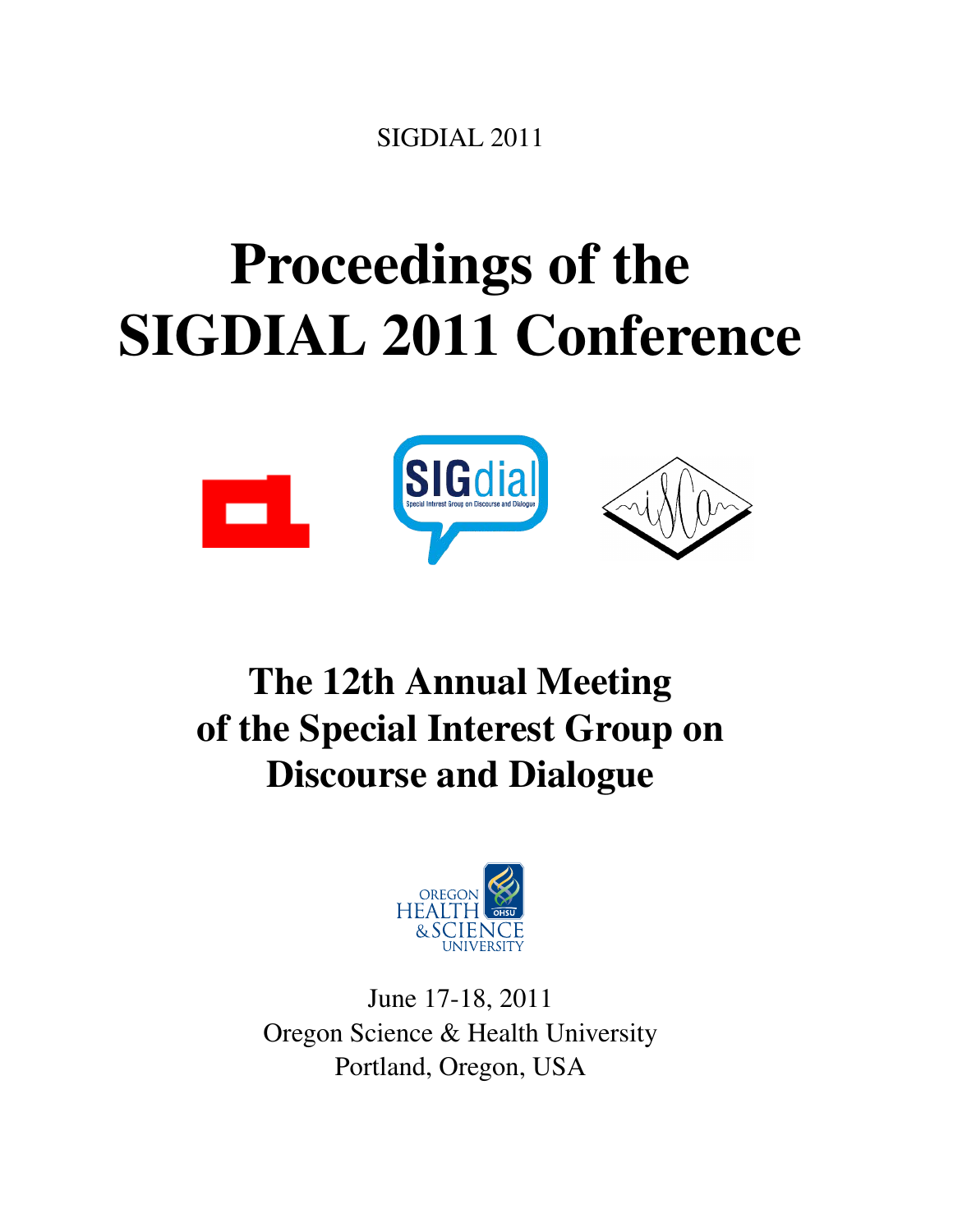In cooperation with:

Association for Computational Linguistics (ACL) International Speech Communication Association (ISCA) Association for the Advancement of Artificial Intelligence (AAAI)

We thank our sponsors:

| Honda Research Institutes | Microsoft Research AVIOS |                     |
|---------------------------|--------------------------|---------------------|
| AT&T                      | Vlingo                   | <b>IBM</b> Research |



c 2011 The Association for Computational Linguistics

Association for Computational Linguistics (ACL) 209 N. Eighth Street Stroudsburg, PA 18360 USA Tel: +1-570-476-8006 Fax: +1-570-476-0860 acl@aclweb.org

ISBN 978-1-937284-10-7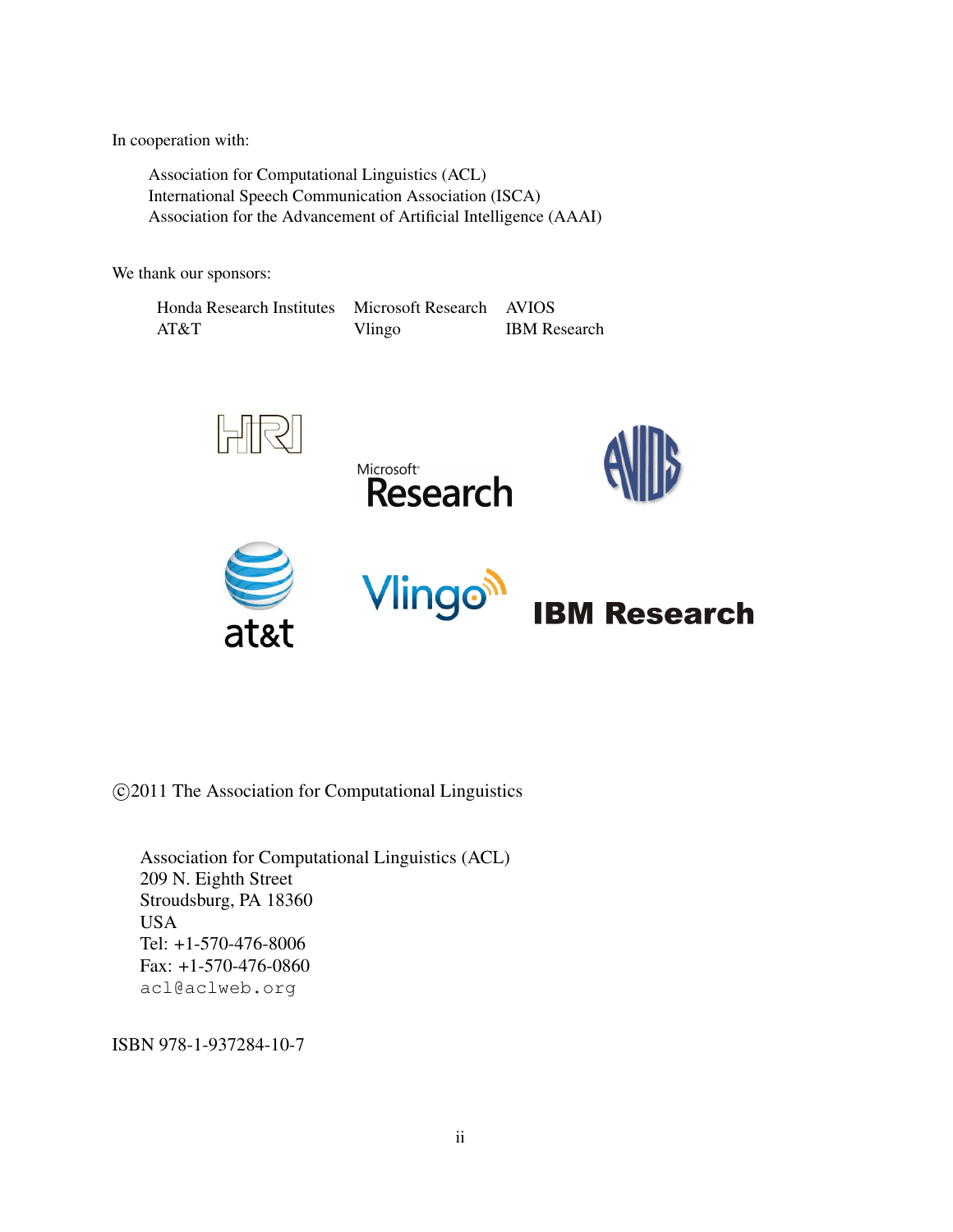# Introduction

It is our great pleasure to present the Proceedings of the SIGDIAL 2011 Conference, the 12th Annual Meeting of the Special Interest Group on Discourse and Dialogue. The conference is held in Portland, Oregon, June 17-18, 2011, co-located with the ACL conference.

We received 68 paper submissions: 51 as long papers, 17 as short papers. The members of the Program Committee did a superb job in reviewing the submitted papers, providing helpful comments and contributing to discussions when required. We wish to thank all of them for their advice in selecting the accepted papers and for helping to maintain the high quality of the program. Special thanks go to Nicholas Asher, Dan Bohus, Deborah Dahl, Curry Guinn, Staffan Larsson, Andrei Popescu-Belis, and Antoine Raux for helping out with last minute review requests. Many submissions received strong recommendations from the Program Committee. In line with the SIGDIAL tradition, our aim has been to create a balanced program that could accommodate as many favorably rated papers as possible. Of the 68 submissions, 36 were accepted: 18 of 51 long paper submissions papers were accepted as full papers for plenary presentation, 7 were accepted as long papers for poster presentation, and 5 were accepted as as short papers for poster presentation. In addition, 6 of the 17 short paper submissions were accepted for poster presentation, for a total of 18 posters. Of special note this year, four papers were accepted as part of a Special Theme on situated dialogue. In addition, 7 of the 8 demo submissions were presented; the 8th was accepted but withdrawn.

This year, the review process continued the mentoring program that was initiated last year, and was coordinated by Ronnie Smith. The mentoring goal is to assist authors of papers that contain innovative ideas to improve their quality regarding English language usage or paper organization. Compared with the first year, reviewers accepted fewer papers that required mentoring, but we hope the initiative will continue and expand. Our thanks go to Ronnie Smith and the Program Committee members who volunteered to serve as mentors.

We are also grateful to the two keynote speakers whose topics expanded on the special theme of situated dialogue: Professor Alex Lascarides (The University of Edinburgh) and Professor Michael Tanenhaus (University of Rochester).

We would like to thank Peter Heeman, Local chair, and Pat Dickerson and Ethan Selfridge, the members of the local committee for taking care of the many details for the local arrangements. For on-site assistance, we thank the student volunteers, Lin Chen, Joanna Drummond, Joshua Gordon, Elnaz Nouri, Ethan Selfridge and William Wang. For help on the design of the conference bag, we thank Anabel-Franco-Heurta and Jennifer Wohlner.

We would like to thank Jason Williams, Sponsorships chair, for recruiting and liaising with our conference sponsors. The sponsorship program enables valuable aspects of the program, such as the invited speakers, conference reception and dinner, and best paper awards. We would also like to thank our sponsors. General conference sponsors include Microsoft Research, Vlingo, and AVIOS. The banquet is sponsored by Honda Research. AT&T Research sponsored the best paper award, and IBM Research sponsored the best student paper award.

We would like to thank last year's program co-chairs Raquel Fernandez and Oliver Lemon for their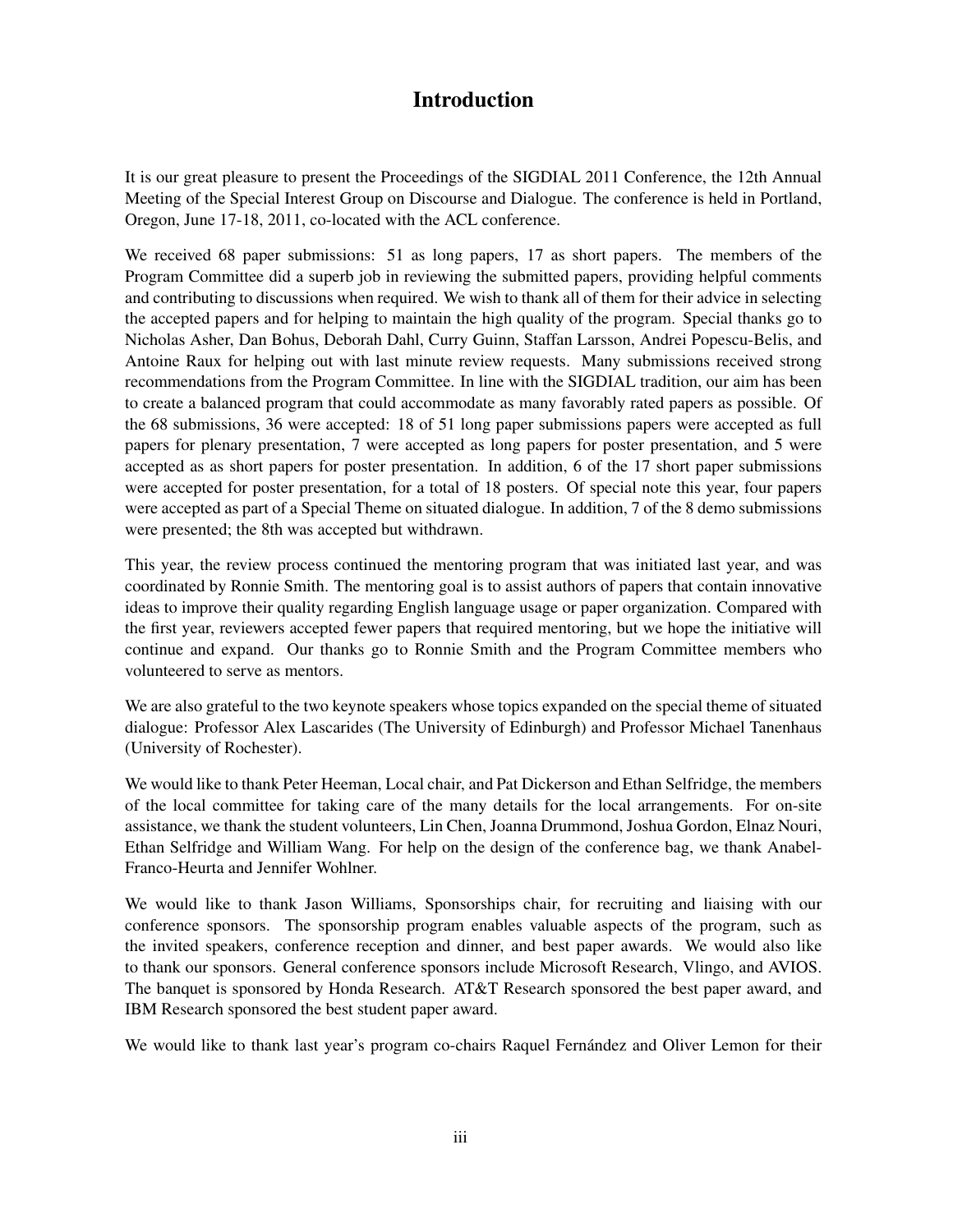advice, and responses to our questions. We thank last year's General co-chair Mikio Nakano for updates to the conference chair kit, and much helpful advice. Thanks also go to Kazunori Komatani and Guodong Zhou for answering our questions related to assembling the conference proceedings.

We would like to thank Priscilla Rasmussen at ACL for handling the financial transactions, including advance registration. We would also like to thank Drago Radev, ACL Secretary, for helpful advice. Thanks to SoftConf for use of the START conference management systems as well as helpful responses on its use. Thanks also to the SIGDIAL board, in particular Tim Paek, Amanda Stent, and Kristiina Jokinen, for their advice and support in all matters.

Finally, we thank all the authors of the papers in this volume, and all the conference participants for making this event such a great opportunity for new research in dialogue and discourse.

Johanna D. Moore and David R. Traum General Co-Chairs

Joyce Y. Chai and Rebecca J. Passonneau Technical Program Co-Chairs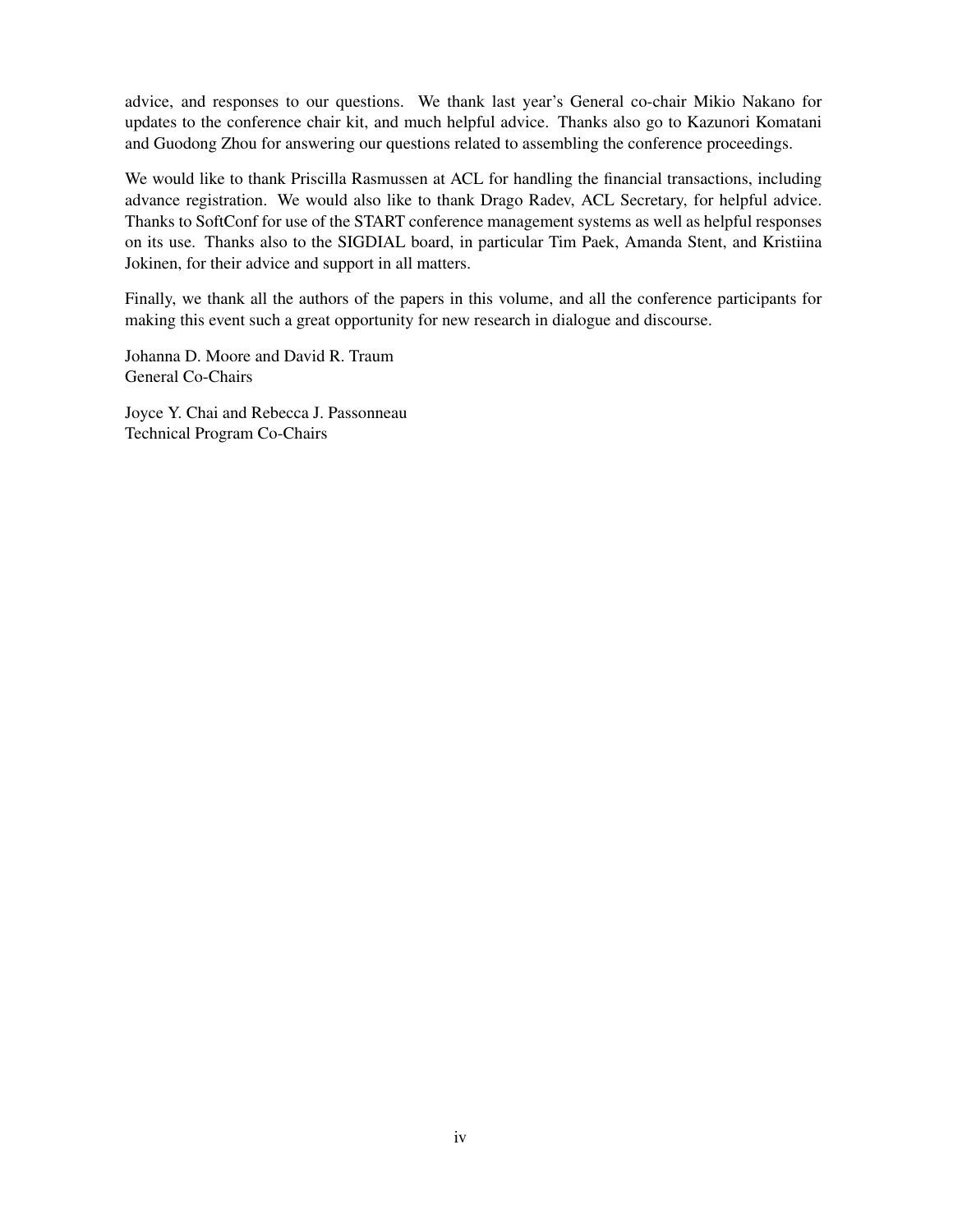# Conference Organization

# General Co-Chairs:

Johanna D. Moore, The University of Edinburgh, UK David R. Traum, University of Southern California, USA

#### Technical Program Co-Chairs:

Joyce Y. Chai, Michigan State University, USA Rebecca J. Passonneau, Columbia University, USA

# Local Chair:

Peter A. Heeman, Oregon Health & Science University, USA

# Sponsorship Chair:

Jason Williams, AT&T Labs - Research, USA

# Mentoring Chair:

Ronnie Smith, East Carolina University, USA

# SIGDIAL Officers:

President: Tim Paek, Microsoft Research, USA Vice-President: Amanda Stent, AT&T Labs - Research, USA Secretary/Treasurer: Kristiina Jokinen, University of Helsinki, Finland

# Program Committee:

Hua Ai, Georgia Institute of Technology Gregory Aist, Arizona State University Jan Alexandersson, Deutsches Forschungszentrum für Künstliche Intelligenz (DFKI) Jens Allwood, University of Göteborg Nicholas Asher, Institut de Recherche en Informatique de Toulouse (IRIT) Srinivas Bangalore, AT&T Labs Research Nate Blaylock, Florida Institute for Human Machine Cognition Dan Bohus, Microsoft Research Johan Boye, KTH Royal Institute of Technology Harry Bunt, University of Tilburg Donna Byron, Northeastern University Sandra Carberry, University of Delaware Justine Cassell, Carnegie Mellon University Yejin Choi, Stony Brook University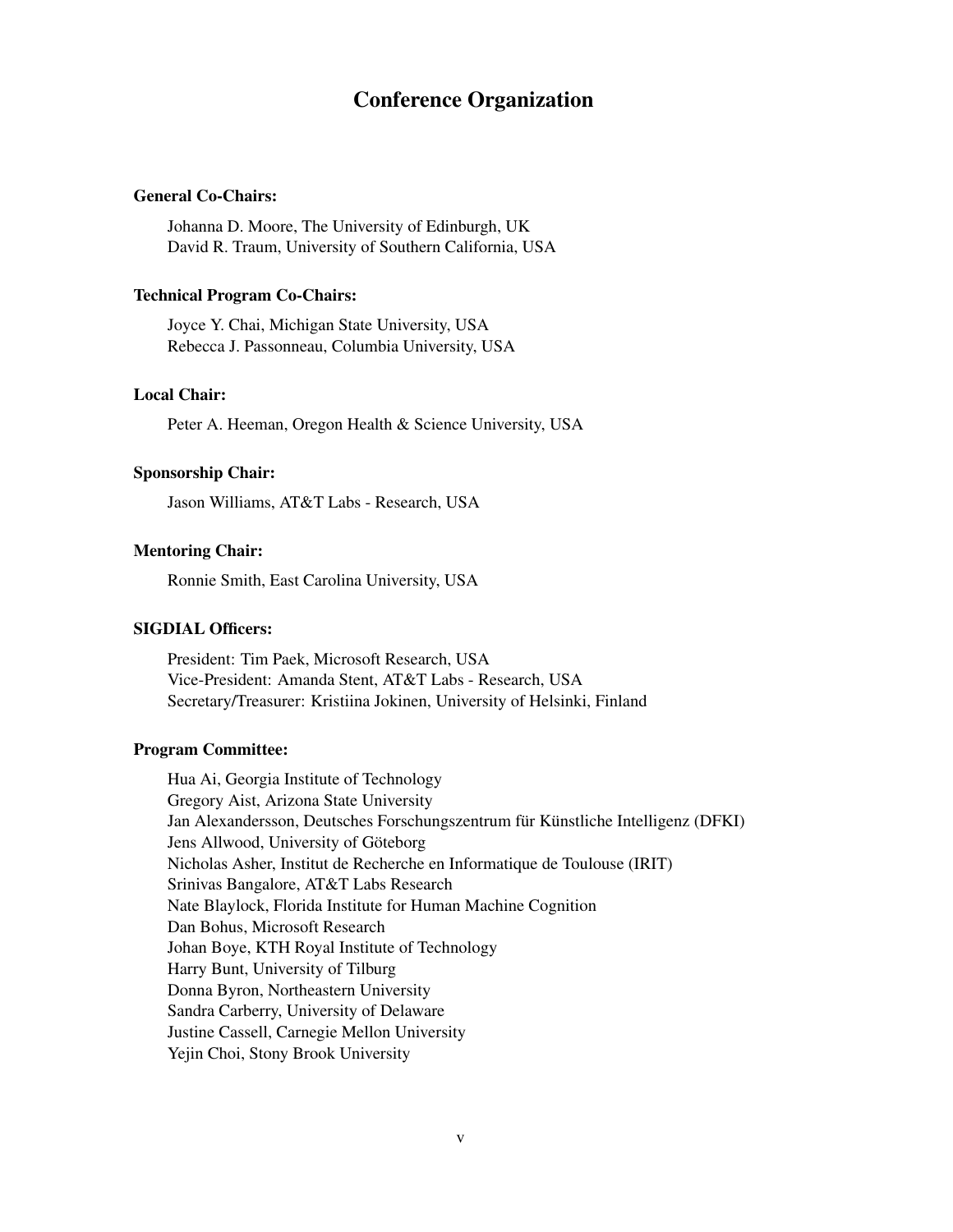Jennifer Chu-Carroll, IBM T. J. Watson Research Center Mark Core, University of Southern California Institute for Creative Technologies Deborah Dahl, Conversational Technologies David DeVault, University of Southern California Institute for Creative Technologies Barbara Di Eugenio, University of Illinois at Chicago Jens Edlund, KTH Royal Institute of Technology Maxine Eskenazi, Carnegie Mellon University Raquel Fernandez, University of Amsterdam Katherine Forbes-Riley, University of Pittsburgh Matthew Frampton, Stanford University Sadaoki Furui, Tokyo Institute of Technology Kallirroi Georgila, University of Southern California Institute for Creative Technologies Genevieve Gorrell, University of Sheffield Agustin Gravano, University of Buenos Aires Nancy Green, University of North Carolina at Greensboro Alexander Gruenstein, Massachusetts Institute of Technology Curry Guinn, University of North Carolina at Wilmington Joakim Gustafson, KTH Royal Institute of Technology Helen Hastie, Heriot Watt University Julia Hirschberg, Columbia University Beth Ann Hockey, University of California at Santa Cruz Michael Johnston, AT&T Labs Research Kristiina Jokinen, University of Helsinki Arne Jonsson, Linköping University Pamela Jordan, University of Pittsburgh Simon Keizer, University of Cambridge John Kelleher, Dublin Institute of Technology Alistair Knott, University of Otago Geert-Jan Kruijff, Deutsches Forschungszentrum für Künstliche Intelligenz (DFKI) Ivana Kruijff-Korbayova, University of Saarlandes Ian Lane, Carnegie Mellon University Staffan Larsson, Göteborg University Gary Lee, Pohang University of Science and Technology (Postech) Fabrice Lefevre, Cambridge University Diane Litman, University of Pittsburgh Ramon Lopez-Cozar, University of Granada Susann Luperfoy, Massachusetts Institute of Technology Wolfgang Minker, University of Ulm Sebastian Moller, Deutsche Telekom Laboratories Mikio Nakano, Honda Research Institute Yukiko Nakano, Seikei University Ani Nenkova, University of Pennsylvannia Vincent Ng, University of Texas at Dallas Tim Paek, Microsoft Research Shimei Pan, IBM T. J. Watson Research Center Patrick Paroubek, LIMSI-CNRS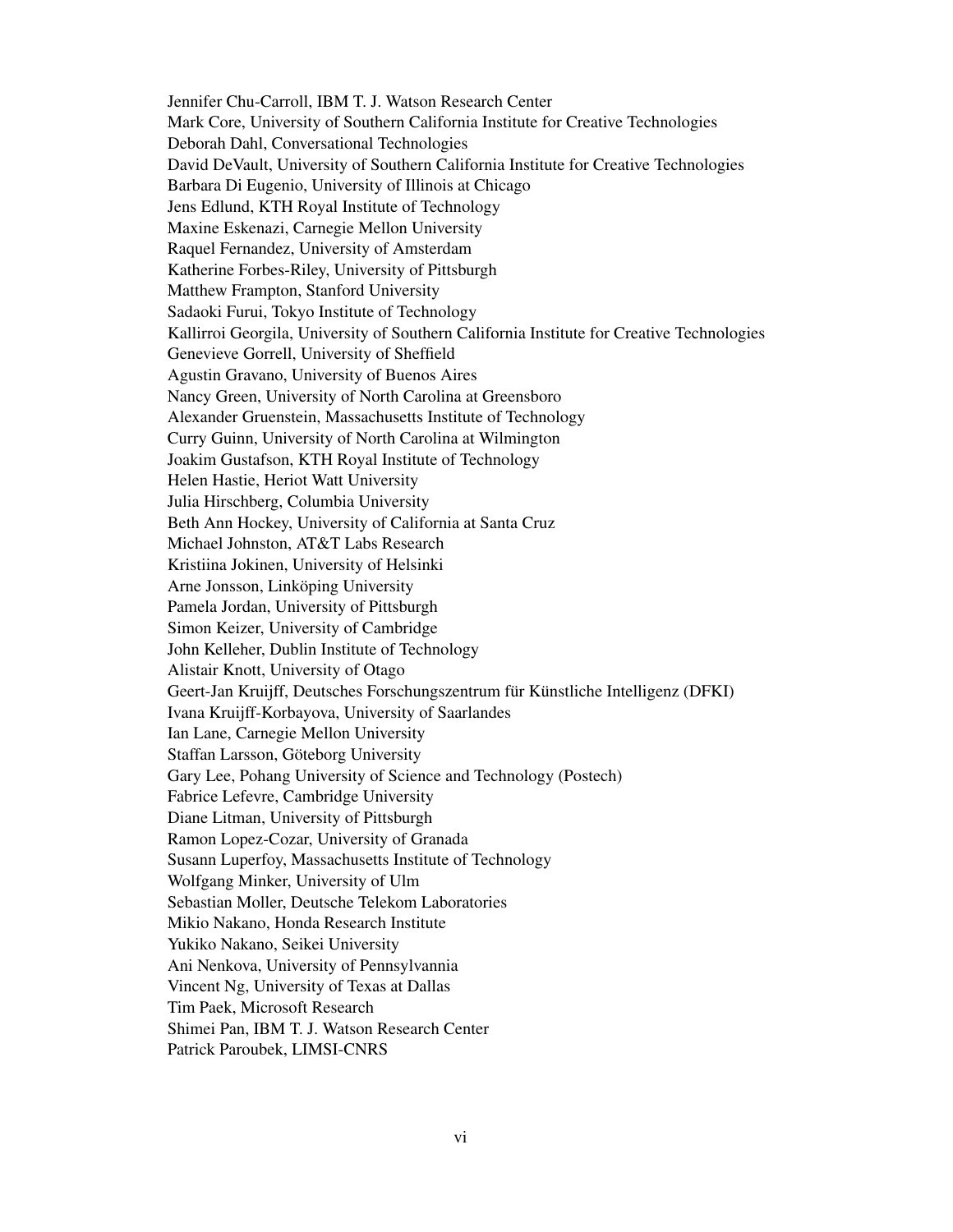Paul Piwek, Open University Andrei Popescu-Belis, Idiap Research Institute Matthew Purver, University of London Antoine Raux, Honda Research Institute Norbert Reithinger, Deutsches Forschungszentrum für Künstliche Intelligenz (DFKI) Alex Rudnicky, Carnegie Mellon University Yoshinori Sagisaka, Waseda University David Schlangen, University of Potsdam Stephanie Seneff, Massachusetts Institute of Technology Elizabeth Shriberg, Microsoft Candace Sidner, Worcester Polytechnic Institute Gabriel Skantze, KTH Royal Institute of Technology Manfred Stede, University of Potsdam Amanda Stent, AT&T Labs Research Matthew Stone, Rutgers University Svetlana Stoyanchev, Open University Michael Strube, Heidelberg Institute for Theoretical Studies Marc Swerts, Tilburg University Tokunaga Takenobu, Tokyo Institute of Technology Thora Tenbrink, University of Bremen Joel Tetrault, Educational Testing Service Gokhan Tur, Microsoft Marilyn Walker, University of California at Santa Cruz Nigel Ward, University of Texas El Paso Janyce Wiebe, University of Pittsburgh Jason Williams, AT&T Labs Research Teresa Wilson, University of Edinburgh Steve Young, University of Cambridge Michelle Zhou, IBM Almaden Research Center Ingrid Zukerman, Monash University

# Invited Speakers:

Professor Alex Lascarides, University of Edinburgh Professor Michael Tanenhaus, University of Rochester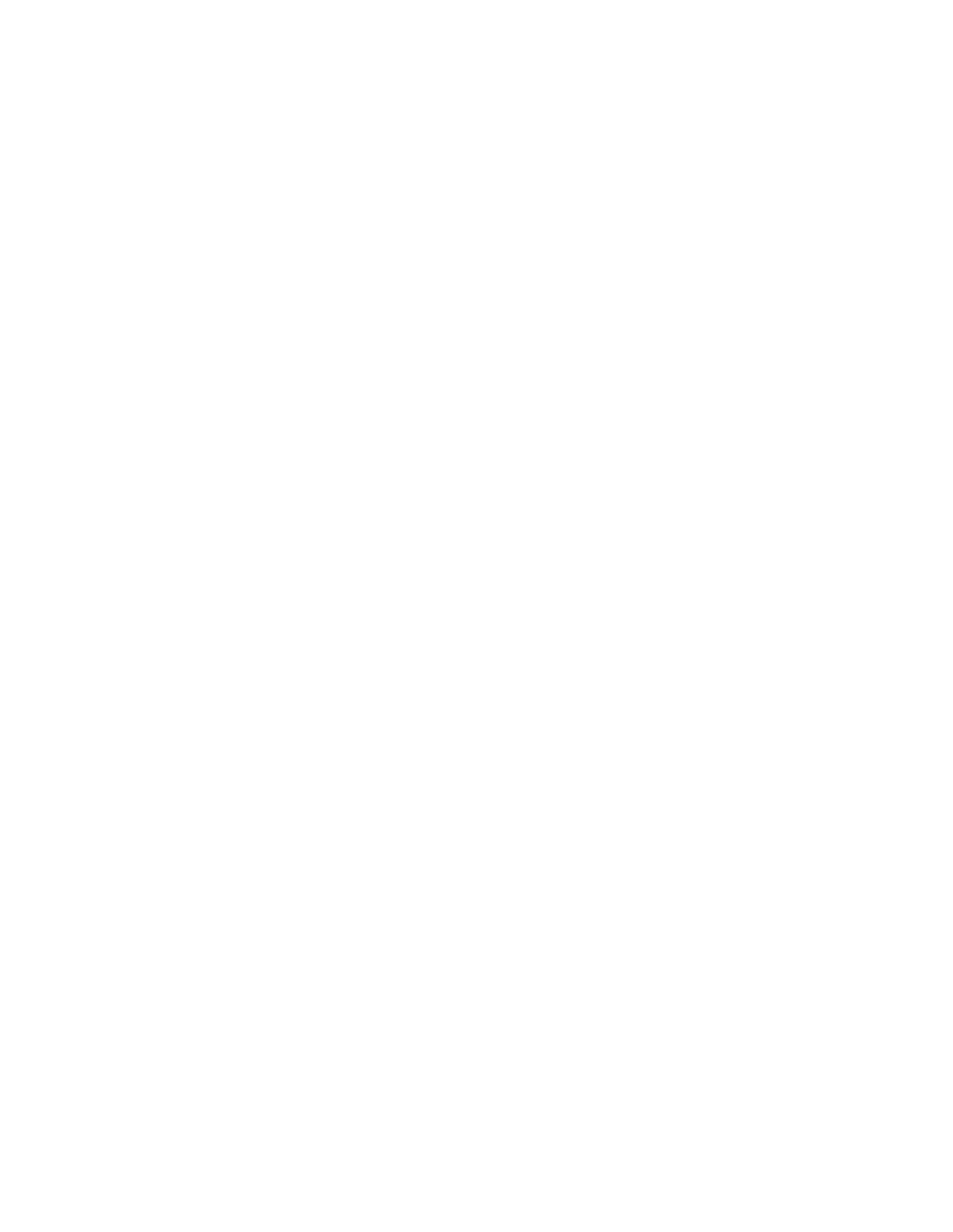# Table of Contents

| <b>Strategic Conversation</b>                                                                                                                                                                                                                                            |
|--------------------------------------------------------------------------------------------------------------------------------------------------------------------------------------------------------------------------------------------------------------------------|
| Spoken Dialog Challenge 2010: Comparison of Live and Control Test Results<br>Alan W Black, Susanne Burger, Alistair Conkie, Helen Hastie, Simon Keizer, Oliver Lemon,<br>Nicolas Merigaud, Gabriel Parent, Gabriel Schubiner, Blaise Thomson, Jason D. Williams, Kai Yu, |
| What System Differences Matter? Using L1/L2 Regularization to Compare Dialogue Systems                                                                                                                                                                                   |
| A Two-Stage Domain Selection Framework for Extensible Multi-Domain Spoken Dialogue Systems<br>Mikio Nakano, Shun Sato, Kazunori Komatani, Kyoko Matsuyama, Kotaro Funakoshi and Hiroshi                                                                                  |
| A Comparison of Latent Variable Models For Conversation Analysis                                                                                                                                                                                                         |
| Toward Learning and Evaluation of Dialogue Policies with Text Examples                                                                                                                                                                                                   |
| The Impact of Task-Oriented Feature Sets on HMMs for Dialogue Modeling<br>Kristy Boyer, Eun Young Ha, Robert Phillips and James Lester49                                                                                                                                 |
| Spoken Dialogue System based on Information Extraction using Similarity of Predicate Argument<br><b>Structures</b>                                                                                                                                                       |
| Common Ground and Perspective-taking in Real-time Language Processing                                                                                                                                                                                                    |
| Giving instructions in virtual environments by corpus based selection                                                                                                                                                                                                    |
| Optimising Natural Language Generation Decision Making For Situated Dialogue                                                                                                                                                                                             |
| Regulating Dialogue with Gestures-Towards an Empirically Grounded Simulation with Conversa-<br>tional Agents                                                                                                                                                             |
| Multiparty Turn Taking in Situated Dialog: Study, Lessons, and Directions                                                                                                                                                                                                |
| Stability and Accuracy in Incremental Speech Recognition<br>Ethan Selfridge, Iker Arizmendi, Peter Heeman and Jason Williams  110                                                                                                                                        |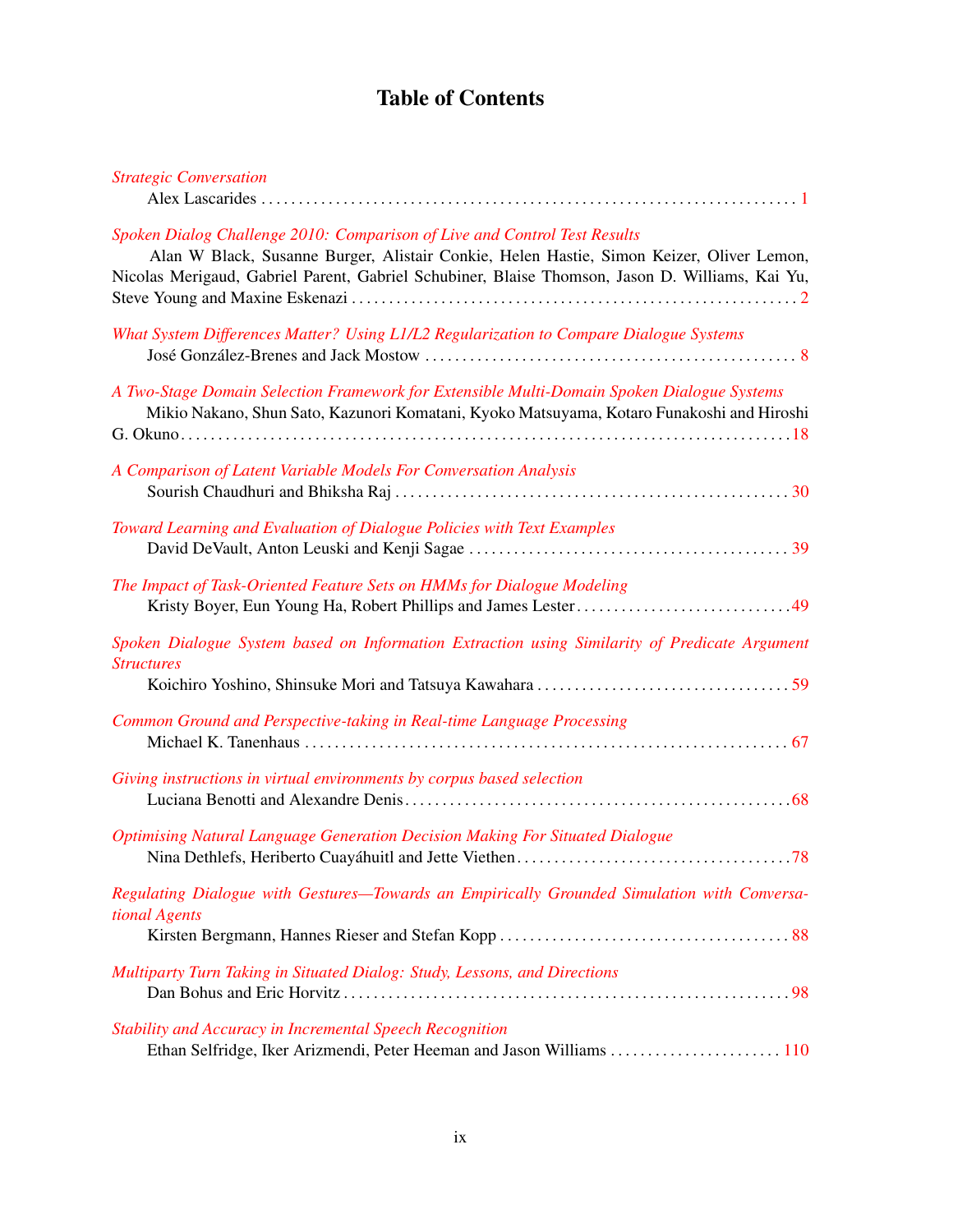| Predicting the Micro-Timing of User Input for an Incremental Spoken Dialogue System that Completes<br>a User's Ongoing Turn                                                                                                           |
|---------------------------------------------------------------------------------------------------------------------------------------------------------------------------------------------------------------------------------------|
| An Empirical Evaluation of a Statistical Dialog System in Public Use                                                                                                                                                                  |
| "The day after the day after tomorrow?" A machine learning approach to adaptive temporal expression<br>generation: training and evaluation with real users<br>Srinivasan Janarthanam, Helen Hastie, Oliver Lemon and Xingkun Liu  142 |
| Detecting Levels of Interest from Spoken Dialog with Multistream Prediction Feedback and Similarity<br><b>Based Hierarchical Fusion Learning</b>                                                                                      |
| Exploring User Satisfaction in a Tutorial Dialogue System<br>Myroslava O. Dzikovska, Johanna D. Moore, Natalie Steinhauser and Gwendolyn Campbell. 162                                                                                |
| Modeling and Predicting Quality in Spoken Human-Computer Interaction                                                                                                                                                                  |
| Topics as Contextual Indicators for Word Choice in SMS Conversations<br>Ute Winter, Roni Ben-Aharon, Daniel Chernobrov and Ron Hecht185                                                                                               |
| Multilingual Annotation and Disambiguation of Discourse Connectives for Machine Translation<br>Thomas Meyer, Andrei Popescu-Belis, Sandrine Zufferey and Bruno Cartoni  194                                                           |
| <b>Commitments to Preferences in Dialogue</b><br>Anaïs Cadilhac, Nicholas Asher, Farah Benamara and Alex Lascarides  204                                                                                                              |
| Using Performance Trajectories to Analyze the Immediate Impact of User State Misclassification in an<br><b>Adaptive Spoken Dialogue System</b>                                                                                        |
| <b>Comparing Triggering Policies for Social Behaviors</b>                                                                                                                                                                             |
| Facilitating Mental Modeling in Collaborative Human-Robot Interaction through Adverbial Cues                                                                                                                                          |
| <b>Embedded Wizardry</b><br>Rebecca J. Passonneau, Susan L. Epstein, Tiziana Ligorio and Joshua Gordon 248                                                                                                                            |
| Toward Construction of Spoken Dialogue System that Evokes Users' Spontaneous Backchannels<br>Teruhisa Misu, Etsuo Mizukami, Yoshinori Shiga, Shinichi Kawamoto, Hisashi Kawai and Satoshi                                             |
| Learning to Balance Grounding Rationales for Dialogue Systems                                                                                                                                                                         |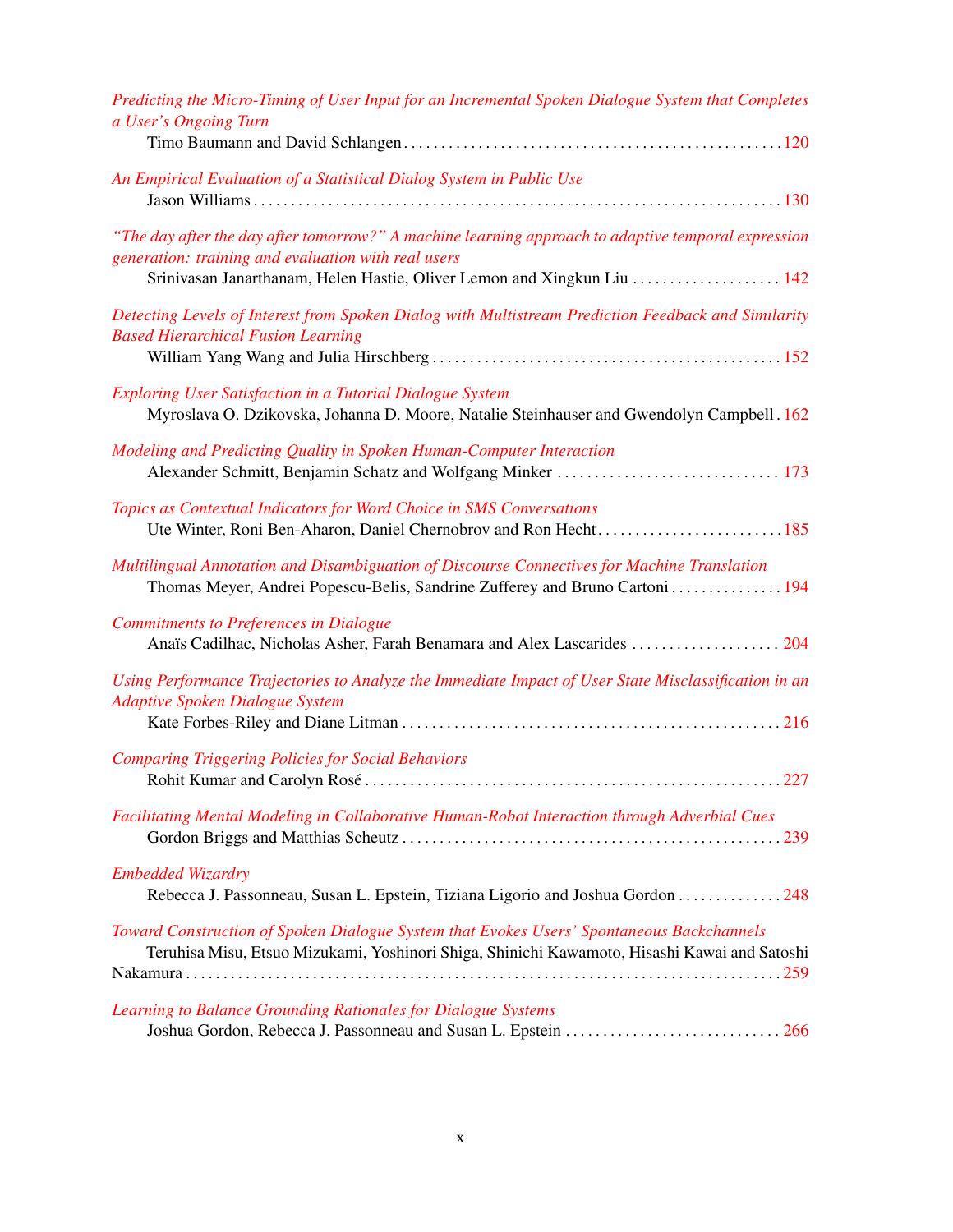| An Annotation Scheme for Cross-Cultural Argumentation and Persuasion Dialogues<br>Kallirroi Georgila, Ron Artstein, Angela Nazarian, Michael Rushforth, David Traum and Katia |
|-------------------------------------------------------------------------------------------------------------------------------------------------------------------------------|
|                                                                                                                                                                               |
| An Approach to the Automated Evaluation of Pipeline Architectures in Natural Language Dialogue<br><b>Systems</b>                                                              |
| Perception of Personality and Naturalness through Dialogues by Native Speakers of American English<br>and Arabic                                                              |
| <b>Multi-Policy Dialogue Management</b>                                                                                                                                       |
| A Robotic World Model Framework Designed to Facilitate Human-robot Communication<br>Meghann Lomas, Ernest Cross, Jonathan Darvill, Robert Garrett, Michael Kopack and Kenneth |
| Improving Pronominal and Deictic Co-Reference Resolution with Multi-Modal Features                                                                                            |
| Examining the Impacts of Dialogue Content and System Automation on Affect Models in a Spoken<br><b>Tutorial Dialogue System</b>                                               |
| <b>Error Return Plots</b>                                                                                                                                                     |
| PARADISE-style Evaluation of a Human-Human Library Corpus<br>Rebecca J. Passonneau, Irene Alvarado, Phil Crone and Simon Jerome325                                            |
| An Incremental Architecture for the Semantic Annotation of Dialogue Corpora with High-Level Struc-<br>tures. A case of study for the MEDIA corpus.                            |
| The CODA System for Monologue-to-Dialogue Generation                                                                                                                          |
| Beetle II: an adaptable tutorial dialogue system<br>Myroslava Dzikovska, Amy Isard, Peter Bell, Johanna Moore, Natalie Steinhauser and Gwendolyn                              |
| Engagement-based Multi-party Dialog with a Humanoid Robot<br>David Klotz, Johannes Wienke, Julia Peltason, Britta Wrede, Sebastian Wrede, Vasil Khalidov                      |
| POMY: A Conversational Virtual Environment for Language Learning in POSTECH                                                                                                   |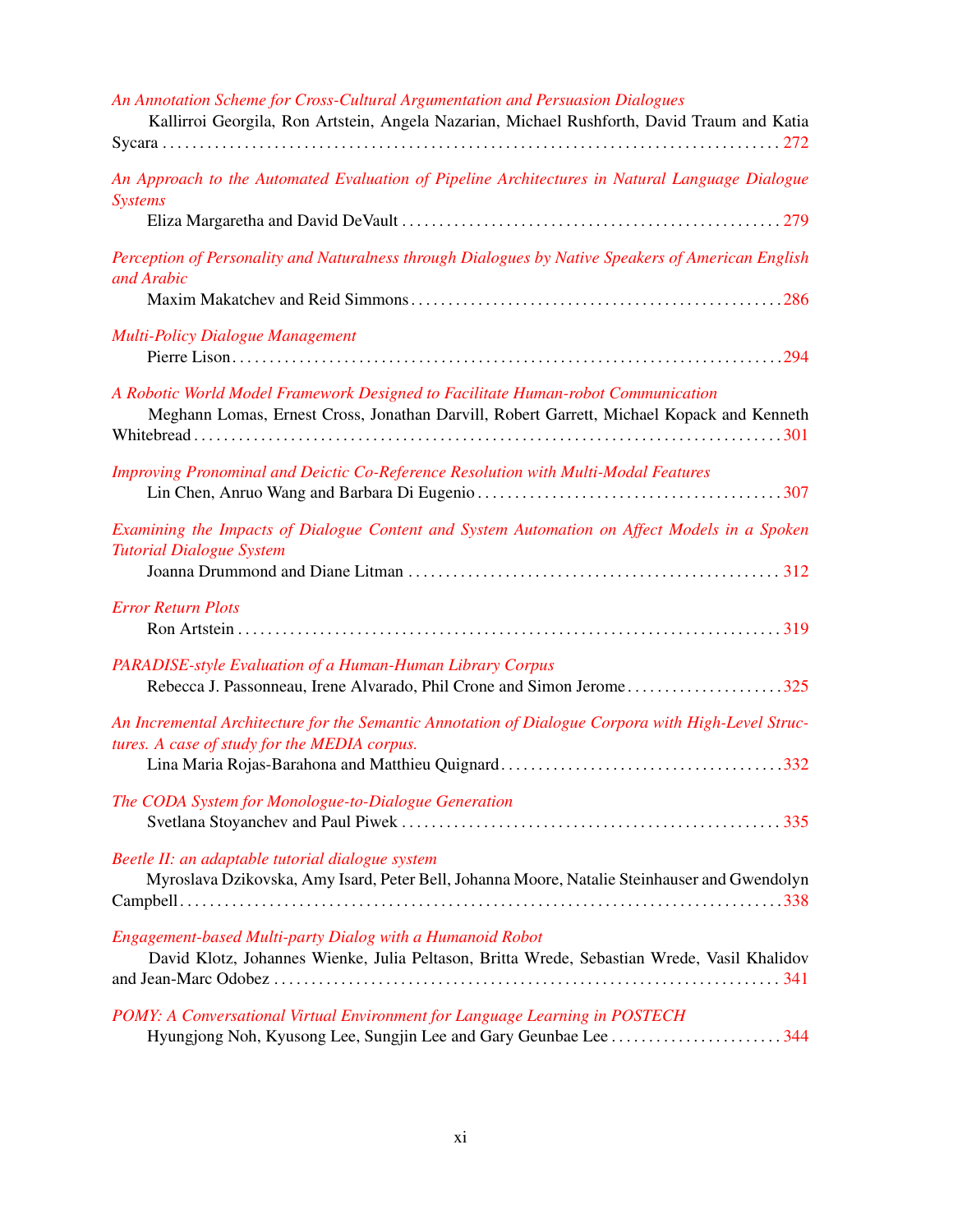| Rapid Development of Advanced Question-Answering Characters by Non-experts     |  |
|--------------------------------------------------------------------------------|--|
|                                                                                |  |
|                                                                                |  |
| A Just-in-Time Document Retrieval System for Dialogues or Monologues           |  |
| Andrei Popescu-Belis, Majid Yazdani, Alexandre Nanchen and Philip N. Garner350 |  |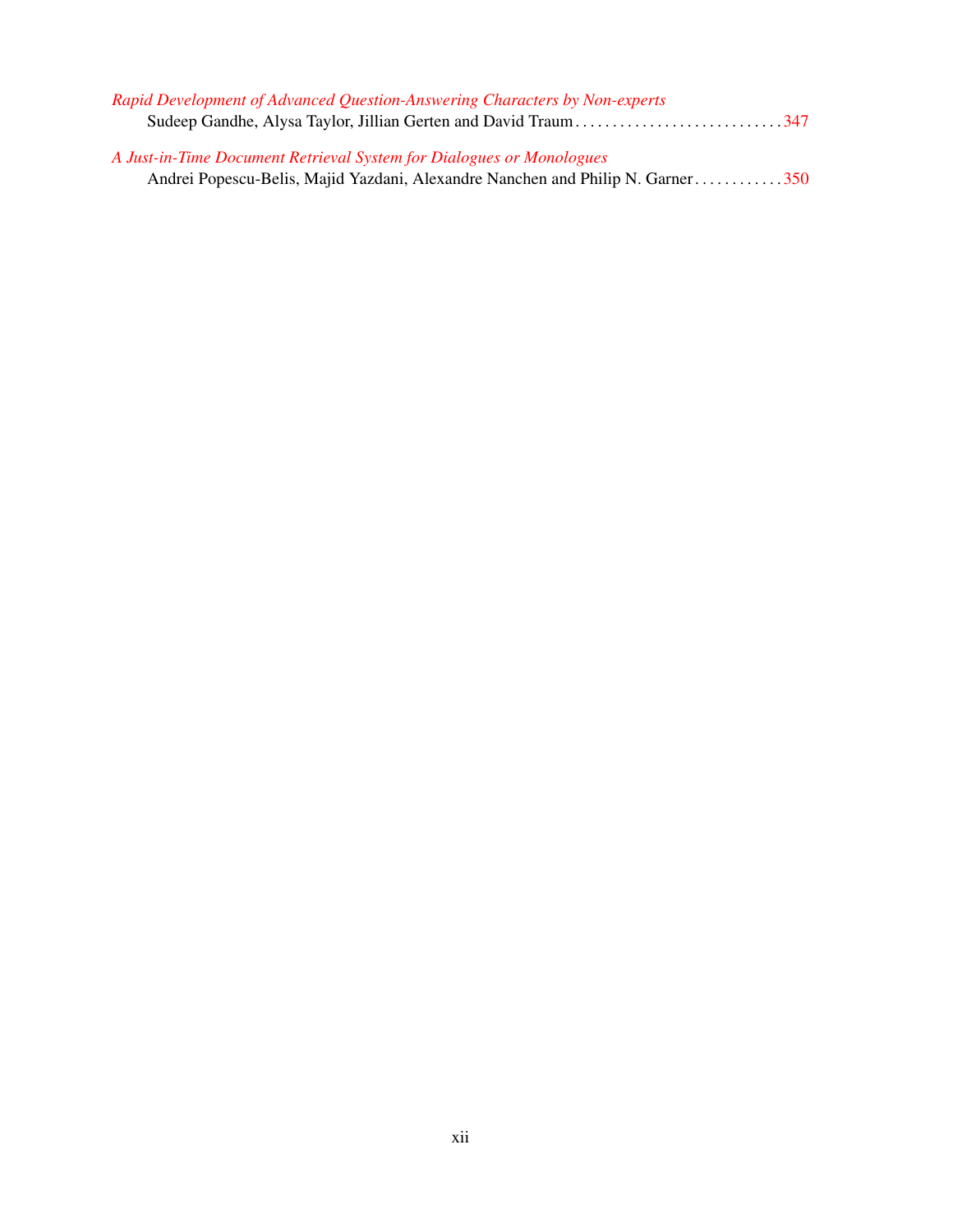# Conference Program

# Friday June 17, 2011

9:00 - 9:15 Welcome

9:15 - 10:25 Invited Talk

*[Strategic Conversation](#page-0-0)* Alex Lascarides

# 10:25 - 10:45 Coffee Break

10:45 - 12:00 Oral Presentation Session 1

# *[Spoken Dialog Challenge 2010: Comparison of Live and Control Test Results](#page-0-0)*

Alan W Black, Susanne Burger, Alistair Conkie, Helen Hastie, Simon Keizer, Oliver Lemon, Nicolas Merigaud, Gabriel Parent, Gabriel Schubiner, Blaise Thomson, Jason D. Williams, Kai Yu, Steve Young and Maxine Eskenazi

# *[What System Differences Matter? Using L1/L2 Regularization to Compare Dia](#page-0-0)[logue Systems](#page-0-0)* José González-Brenes and Jack Mostow

# *[A Two-Stage Domain Selection Framework for Extensible Multi-Domain Spoken](#page-0-0) [Dialogue Systems](#page-0-0)*

Mikio Nakano, Shun Sato, Kazunori Komatani, Kyoko Matsuyama, Kotaro Funakoshi and Hiroshi G. Okuno

12:00 - 12:30 Poster and Demo Madness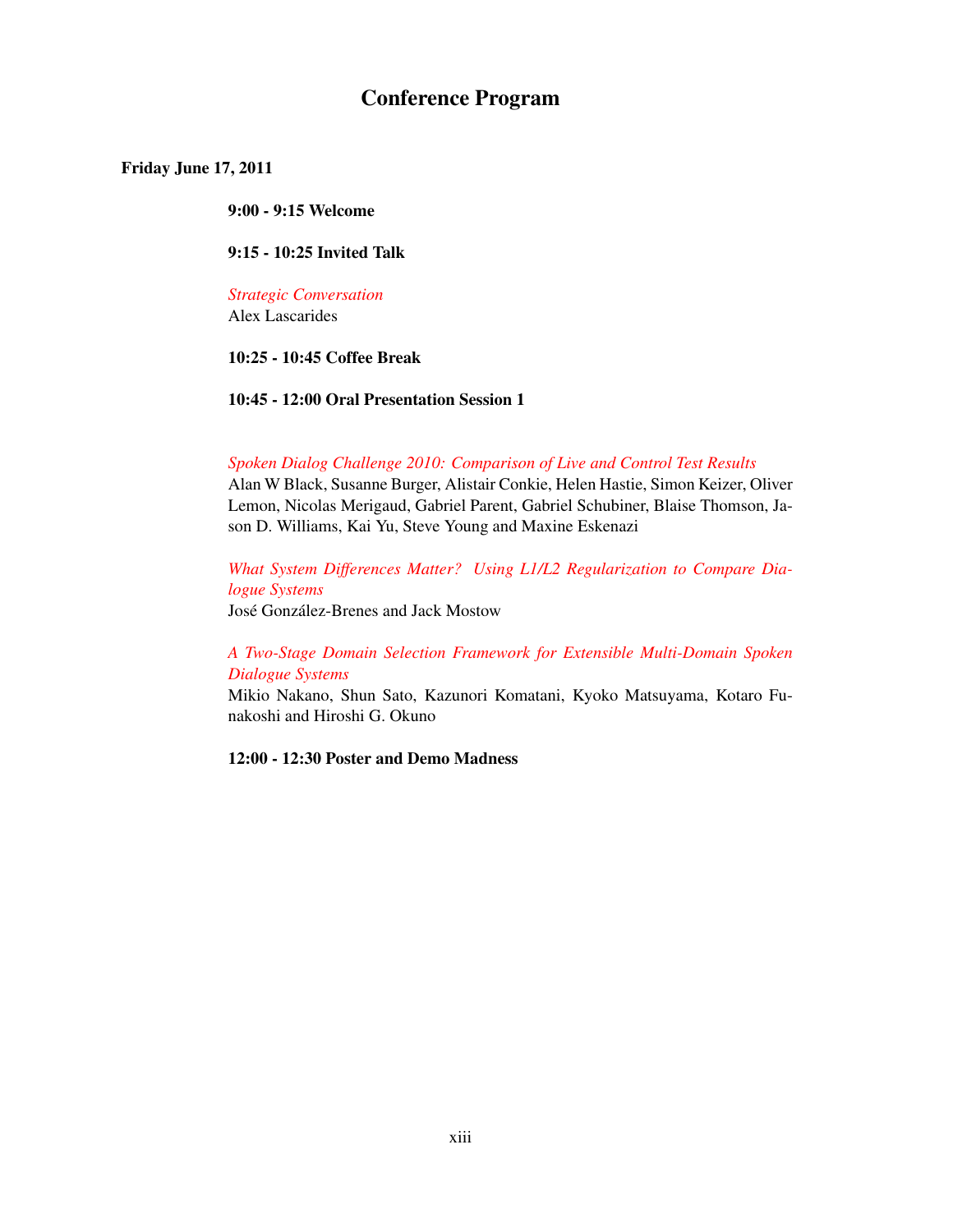Friday June 17, 2011 (continued)

12:30 - 14:30 Lunch

14:30 - 16:00 Poster and Demo Session

16:00 - 16:25 Coffee Break

16:25 - 18:05 Oral Presentation Session 2

*[A Comparison of Latent Variable Models For Conversation Analysis](#page-0-0)* Sourish Chaudhuri and Bhiksha Raj

*[Toward Learning and Evaluation of Dialogue Policies with Text Examples](#page-0-0)* David DeVault, Anton Leuski and Kenji Sagae

*[The Impact of Task-Oriented Feature Sets on HMMs for Dialogue Modeling](#page-0-0)* Kristy Boyer, Eun Young Ha, Robert Phillips and James Lester

*[Spoken Dialogue System based on Information Extraction using Similarity of Predicate](#page-0-0) [Argument Structures](#page-0-0)* Koichiro Yoshino, Shinsuke Mori and Tatsuya Kawahara

18:30 - 21:30 Conference Reception and Dinner: Sponsored by Honda Research Institute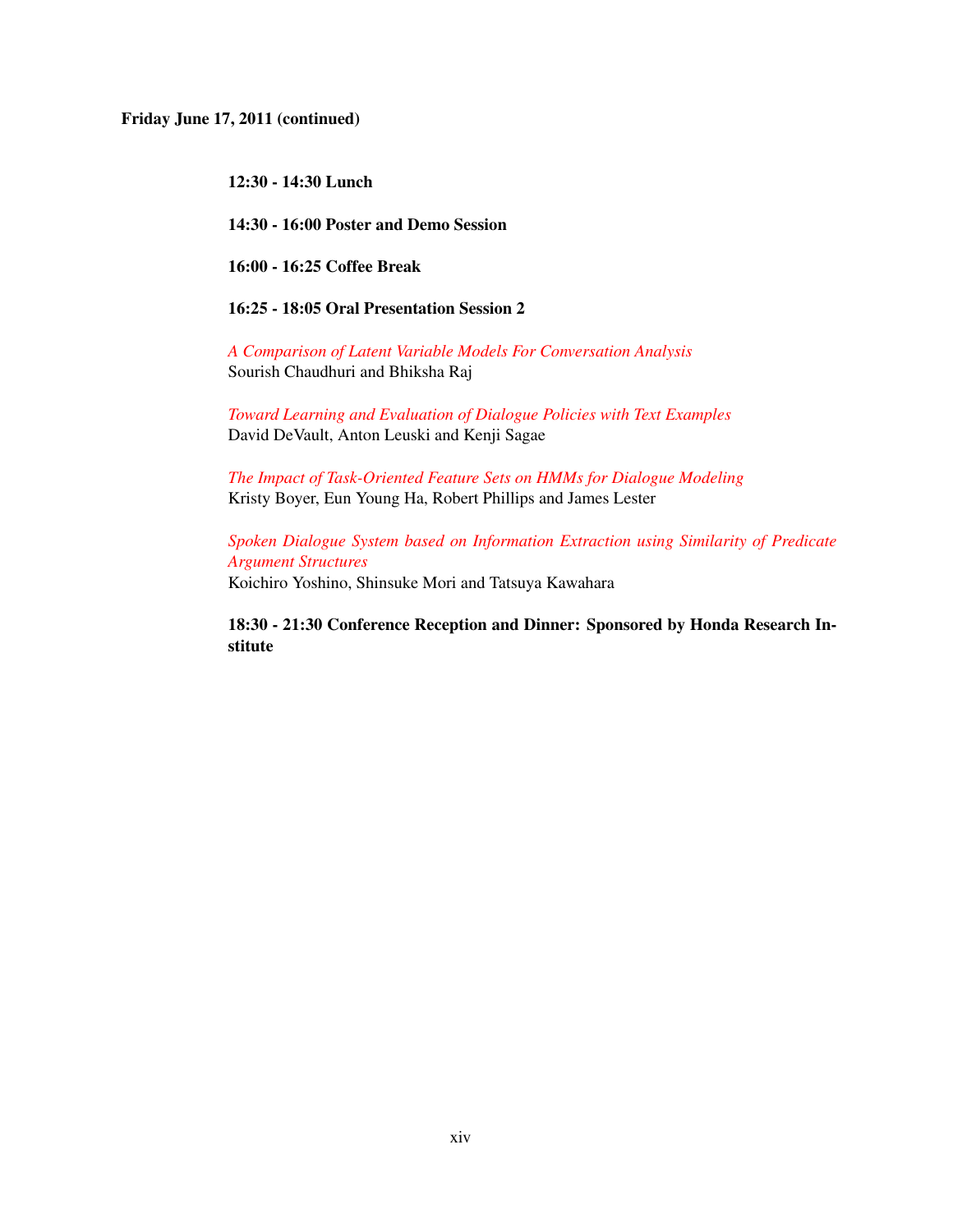## Saturday June 18, 2011

# 9:00 - 9:15 Announcement

# 9:15 - 10:25 Invited Talk

*[Common Ground and Perspective-taking in Real-time Language Processing](#page-0-0)* Michael K. Tanenhaus

# 10:25 - 10:50 Coffee Break

# 10:50 - 12:30 Theme Session: Situated Dialogue

*[Giving instructions in virtual environments by corpus based selection](#page-0-0)* Luciana Benotti and Alexandre Denis

*[Optimising Natural Language Generation Decision Making For Situated Dialogue](#page-0-0)* Nina Dethlefs, Heriberto Cuayahuitl and Jette Viethen ´

*[Regulating Dialogue with Gestures—Towards an Empirically Grounded Simulation with](#page-0-0) [Conversational Agents](#page-0-0)* Kirsten Bergmann, Hannes Rieser and Stefan Kopp

*[Multiparty Turn Taking in Situated Dialog: Study, Lessons, and Directions](#page-0-0)* Dan Bohus and Eric Horvitz

12:30 - 14:00 Business meeting and sponsor presentations (boxed lunch included)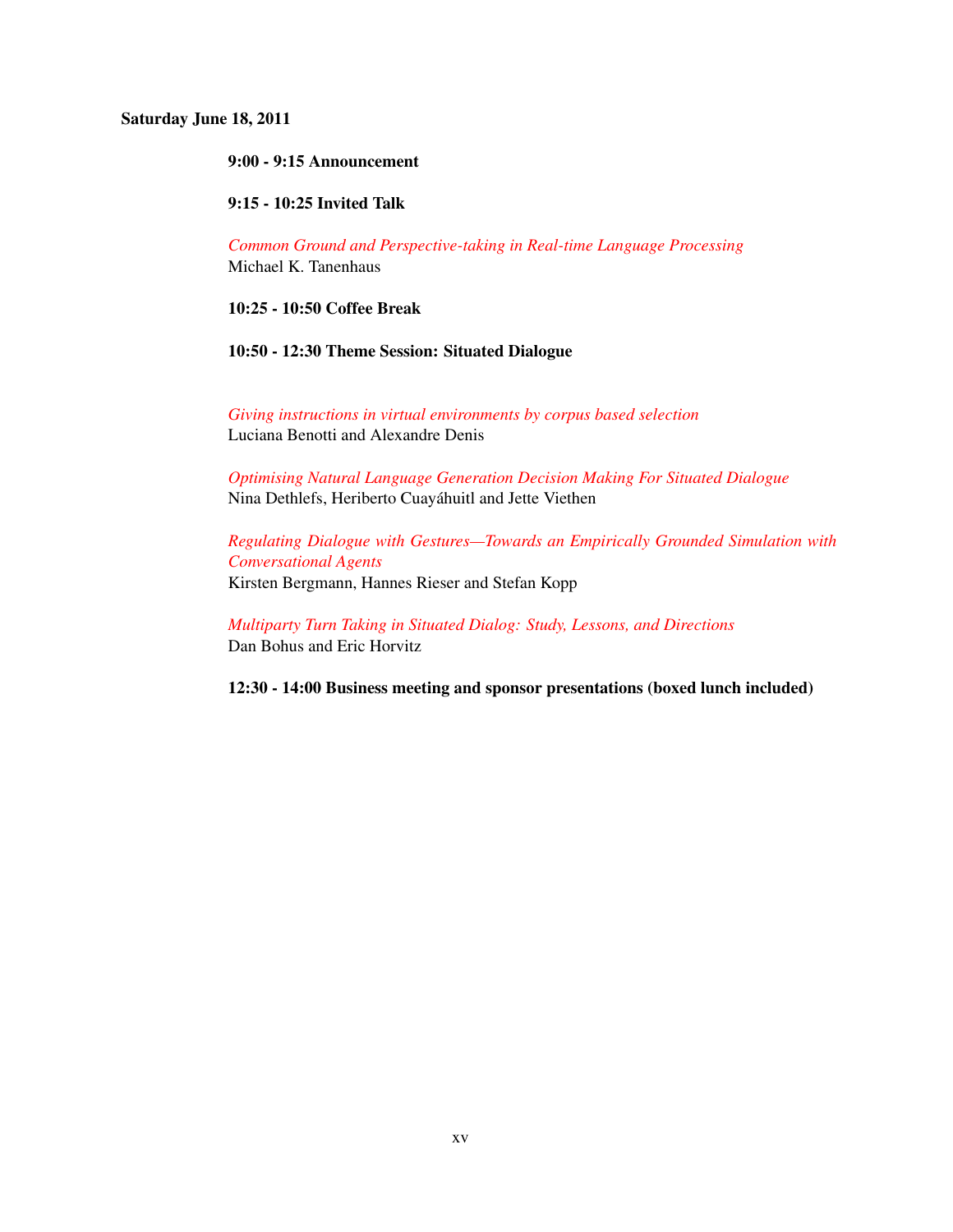#### Saturday June 18, 2011 (continued)

14:00 - 14:15 Break

14:15 - 15:55 Oral Presentation Session 4

*[Stability and Accuracy in Incremental Speech Recognition](#page-0-0)* Ethan Selfridge, Iker Arizmendi, Peter Heeman and Jason Williams

*[Predicting the Micro-Timing of User Input for an Incremental Spoken Dialogue System](#page-0-0) [that Completes a User's Ongoing Turn](#page-0-0)* Timo Baumann and David Schlangen

*[An Empirical Evaluation of a Statistical Dialog System in Public Use](#page-0-0)* Jason Williams

*["The day after the day after tomorrow?" A machine learning approach to adaptive tem](#page-0-0)[poral expression generation: training and evaluation with real users](#page-0-0)* Srinivasan Janarthanam, Helen Hastie, Oliver Lemon and Xingkun Liu

# 15:55 - 16:20 Coffee Break

16:20 - 17:35 Oral Presentation Session 5

*[Detecting Levels of Interest from Spoken Dialog with Multistream Prediction Feedback](#page-0-0) [and Similarity Based Hierarchical Fusion Learning](#page-0-0)* William Yang Wang and Julia Hirschberg

*[Exploring User Satisfaction in a Tutorial Dialogue System](#page-0-0)* Myroslava O. Dzikovska, Johanna D. Moore, Natalie Steinhauser and Gwendolyn Campbell

*[Modeling and Predicting Quality in Spoken Human-Computer Interaction](#page-0-0)* Alexander Schmitt, Benjamin Schatz and Wolfgang Minker

17:35 - 17:50 Best Paper Awards and Closing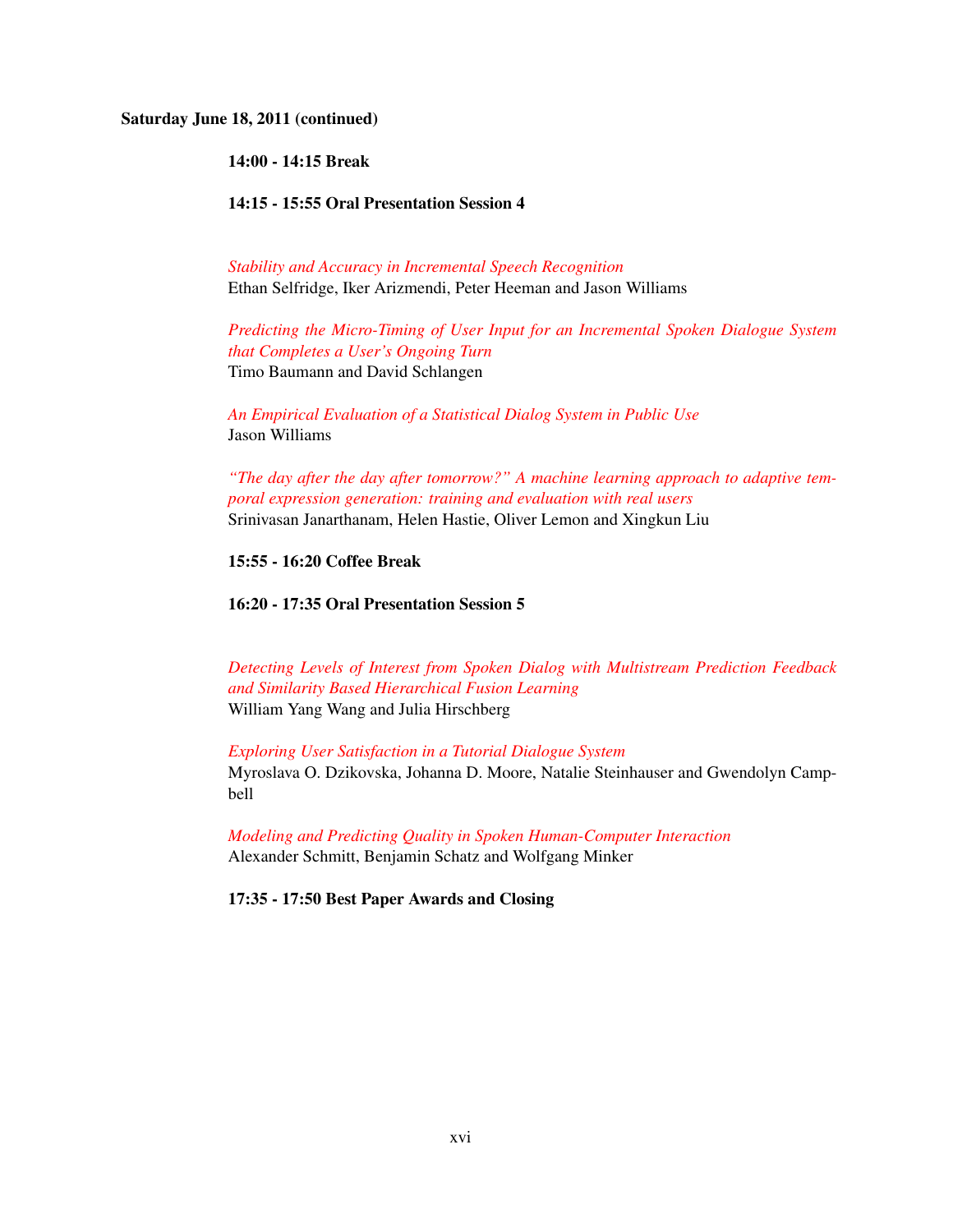# Poster Session (Friday, June 17)

*[Topics as Contextual Indicators for Word Choice in SMS Conversations](#page-0-0)* Ute Winter, Roni Ben-Aharon, Daniel Chernobrov and Ron Hecht

*[Multilingual Annotation and Disambiguation of Discourse Connectives for Machine](#page-0-0) [Translation](#page-0-0)*

Thomas Meyer, Andrei Popescu-Belis, Sandrine Zufferey and Bruno Cartoni

*[Commitments to Preferences in Dialogue](#page-0-0)* Anaïs Cadilhac, Nicholas Asher, Farah Benamara and Alex Lascarides

*[Using Performance Trajectories to Analyze the Immediate Impact of User State Misclas](#page-0-0)[sification in an Adaptive Spoken Dialogue System](#page-0-0)* Kate Forbes-Riley and Diane Litman

*[Comparing Triggering Policies for Social Behaviors](#page-0-0)* Rohit Kumar and Carolyn Rose´

*[Facilitating Mental Modeling in Collaborative Human-Robot Interaction through Adver](#page-0-0)[bial Cues](#page-0-0)*

Gordon Briggs and Matthias Scheutz

#### *[Embedded Wizardry](#page-0-0)*

Rebecca J. Passonneau, Susan L. Epstein, Tiziana Ligorio and Joshua Gordon

# *[Toward Construction of Spoken Dialogue System that Evokes Users' Spontaneous](#page-0-0) [Backchannels](#page-0-0)*

Teruhisa Misu, Etsuo Mizukami, Yoshinori Shiga, Shinichi Kawamoto, Hisashi Kawai and Satoshi Nakamura

*[Learning to Balance Grounding Rationales for Dialogue Systems](#page-0-0)* Joshua Gordon, Rebecca J. Passonneau and Susan L. Epstein

*[An Annotation Scheme for Cross-Cultural Argumentation and Persuasion Dialogues](#page-0-0)* Kallirroi Georgila, Ron Artstein, Angela Nazarian, Michael Rushforth, David Traum and Katia Sycara

*[An Approach to the Automated Evaluation of Pipeline Architectures in Natural Language](#page-0-0) [Dialogue Systems](#page-0-0)*

Eliza Margaretha and David DeVault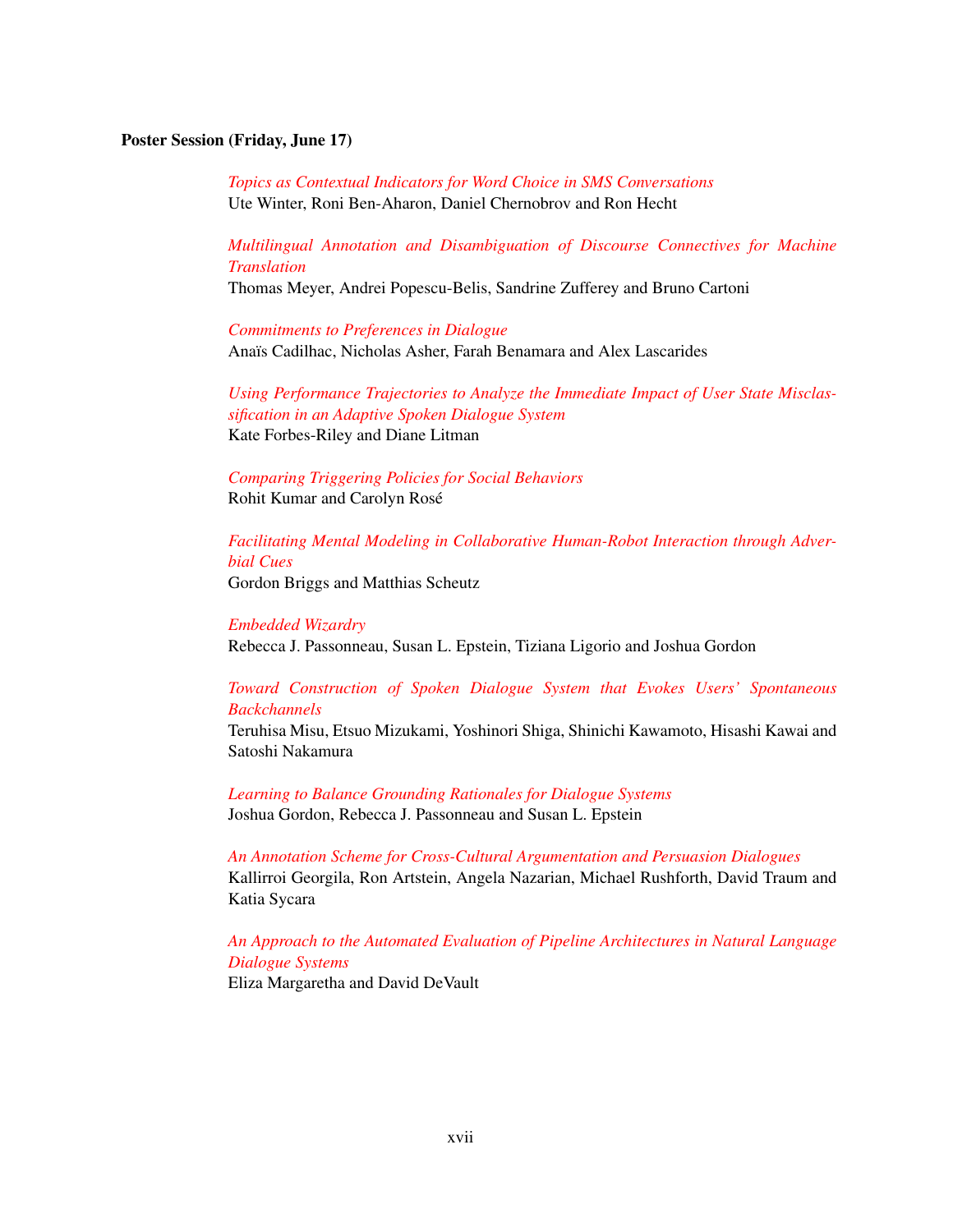# Poster Session (Friday, June 17) (continued)

*[Perception of Personality and Naturalness through Dialogues by Native Speakers of Amer](#page-0-0)[ican English and Arabic](#page-0-0)* Maxim Makatchev and Reid Simmons

*[Multi-Policy Dialogue Management](#page-0-0)* Pierre Lison

*[A Robotic World Model Framework Designed to Facilitate Human-robot Communication](#page-0-0)* Meghann Lomas, Ernest Cross, Jonathan Darvill, Robert Garrett, Michael Kopack and Kenneth Whitebread

*[Improving Pronominal and Deictic Co-Reference Resolution with Multi-Modal Features](#page-0-0)* Lin Chen, Anruo Wang and Barbara Di Eugenio

*[Examining the Impacts of Dialogue Content and System Automation on Affect Models in](#page-0-0) [a Spoken Tutorial Dialogue System](#page-0-0)* Joanna Drummond and Diane Litman

*[Error Return Plots](#page-0-0)* Ron Artstein

*[PARADISE-style Evaluation of a Human-Human Library Corpus](#page-0-0)* Rebecca J. Passonneau, Irene Alvarado, Phil Crone and Simon Jerome

# Demo Session (Friday, June 17)

*[An Incremental Architecture for the Semantic Annotation of Dialogue Corpora with High-](#page-0-0)[Level Structures. A case of study for the MEDIA corpus.](#page-0-0)* Lina Maria Rojas-Barahona and Matthieu Quignard

*[The CODA System for Monologue-to-Dialogue Generation](#page-0-0)* Svetlana Stoyanchev and Paul Piwek

*[Beetle II: an adaptable tutorial dialogue system](#page-0-0)*

Myroslava Dzikovska, Amy Isard, Peter Bell, Johanna Moore, Natalie Steinhauser and Gwendolyn Campbell

#### *[Engagement-based Multi-party Dialog with a Humanoid Robot](#page-0-0)*

David Klotz, Johannes Wienke, Julia Peltason, Britta Wrede, Sebastian Wrede, Vasil Khalidov and Jean-Marc Odobez

*[POMY: A Conversational Virtual Environment for Language Learning in POSTECH](#page-0-0)* Hyungjong Noh, Kyusong Lee, Sungjin Lee and Gary Geunbae Lee